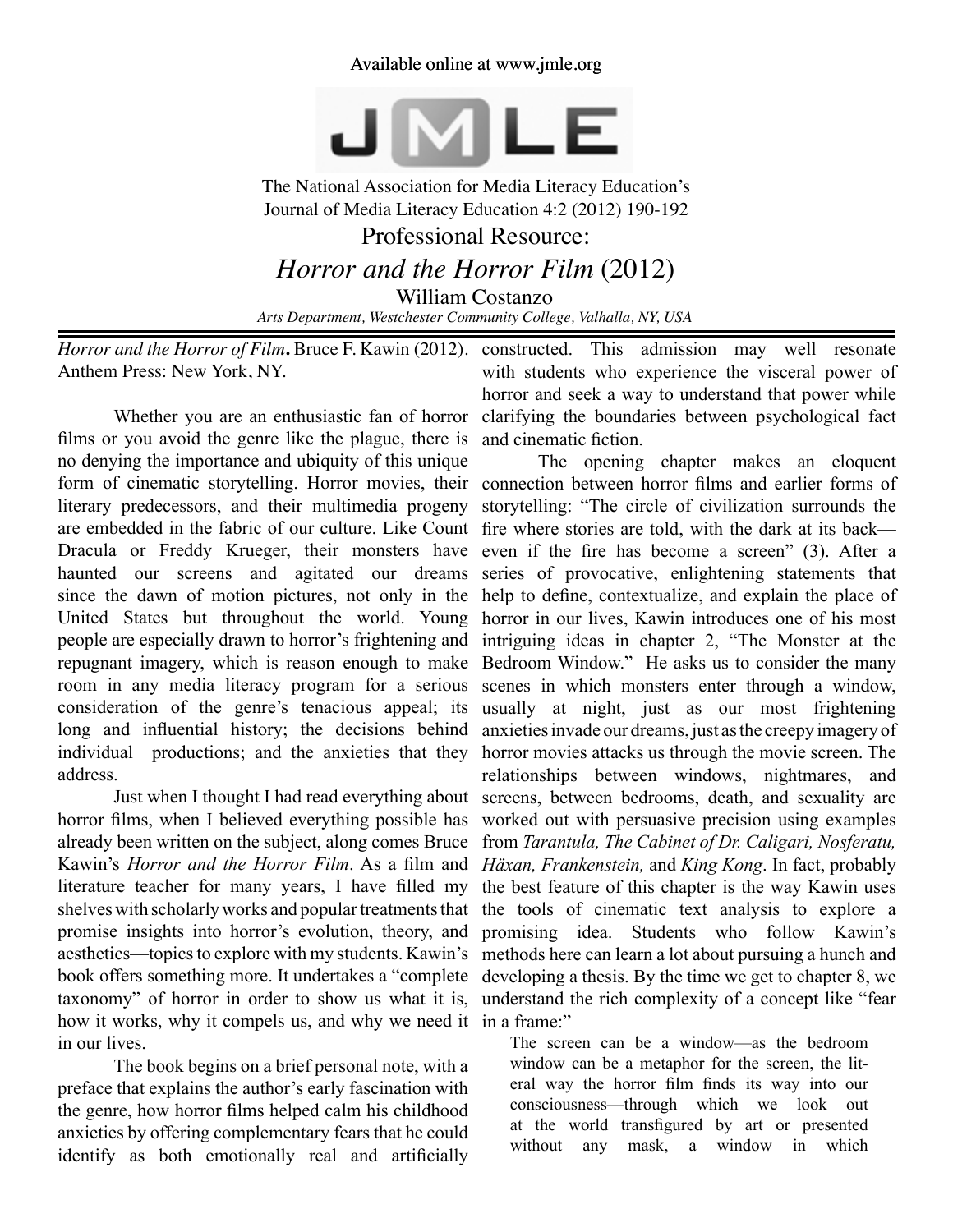horrors may show themselves, charging our dreams with the force of nightmare and our understanding with a frightening balance between what we know and what we fear to know.  $(207)$ 

Kawin's broader program is both novel and ambitious. His "complete description of the horror film" divides the unruliest of genres into categories that may initially seem strange. There are sub-sections on monsters that include Transforming Monsters (*Dr. Jekyll and Mr. Hyde*), Constructed Monsters (as in *Frankenstein*), Composite Monsters (*The Fly*), Little People (*The Incredible Shrinking Man*), Animals (*The Birds*), and Body Parts (*The Beast with Five Fingers*). Other categories include Plants, Ghosts, Mummies, Shape-Shifters, Legends, and Humans. This attempt at a comprehensive taxonomy may strike some readers as overkill, but there are payoffs.

We learn, for example, to make clear distinctions between vampires and zombies, between witches and ghosts, psychopaths and sociopaths. We discover that the word "zombie" comes from *nzambi*, an African word meaning "the fetish or spirit of a dead person" (118). We read about the factual basis of this fear in a study of Haitian zombies that explains how poisons can invoke a death-like trance in victims with the assistance of cultural beliefs. In the section on witches, we are informed that most historical witches were really harmless pagan herbalists. In the chapter on shape-shifters, we learn that Hollywood added the silver bullet and the pentagram to the werewolf legend, but that tales about humans turning into animals date back to ancient times. In 1407, men and women were tried and tortured to death as werewolves during the Basel witchcraft trials, and in sixteenth century France, tens of thousands were charged with transforming into wolves at night. Kawin also tells us how to defend ourselves against particular monsters: "A bite from a zombie is inevitably fatal, and whoever dies becomes a zombie." Zombies "cannot be stopped unless they are burned or their brains are destroyed, and everybody knows to shoot a zombie in the head" (120). Such practical advice, however playfully offered, underscores an important point about watching horror films as well as a more general insight about survival. "The way to defeat the vampire is to believe that it exists and confront it on its own terms" (6).

Kawin wants us to understand the pact we make with horror films. Terror and repugnance, he notes, may be "an odd foundation on which to build an art," but there are good reasons why such things persist in horror films (4). We come to the genre with certain expectations. "We want the films to shake us up, to show us wonders, to frighten us, to make us wince, to give us chills" (2). Horror films deliver these experiences, often with a vengeance, crossing the boundaries of human decency and good taste. In Kawin's view, these transgressions may spring from deep philosophical questions: "It is partly the horror film's job to tell us about our nature…which it continually defines and redefines in relation to other kinds and ways of being. It proposes a fable of who we are" (62). But horror movies also have a practical side, since the very act of facing the monster on the screen, feeling its power, and riding out the shock or revulsion to a cathartic ending can help to overcome an initial sense of helplessness. As Kawin puts it, "One of the primary functions of fear and horror in the genre [is] to enable one to survive them" (78).

If you are the kind of reader who shuns spoilers, be forewarned. Kawin uses frequent plot summaries to orient viewers unfamiliar with the films and to illustrate his ongoing analysis. These recapitulations can be meticulously detailed. Those who know the widely used *A Short History of the Movies*, currently in its 11th edition, expect a high degree of accuracy and completeness in Kawin's books. But there is a tendency in *Horror and the Horror Film* to summarize the whole story of many films, often in gruesome detail. If you prefer not to know who uses what to torture whom and that "none of them survive" (94), then this may not be the book for you. However, it is true that horror plots can be complex and confusing, so for those who want to check the names of characters, their relationships, and other facts, this book can be a valuable reference long after the first reading.

In another departure from the norm, Kawin rarely cites other scholars, historians, or theorists in his text. This may make it seem as if the author is going it alone, with little notice of the large body of work preceding his. For me, however, this is not necessarily a disadvantage. References to the critical literature appear mostly in endnotes, not as interruptions to the ongoing narrative. It is quite clear that Kawin has done his homework and knows what he is writing about. Even when he covers well-trodden ground, he has a way of making the territory seem fresh. We may have entertained the equation of nightmare-equals-movie before, but Kawin brings this analogy to life, like an academic Dr. Frankenstein. He shows how the idea